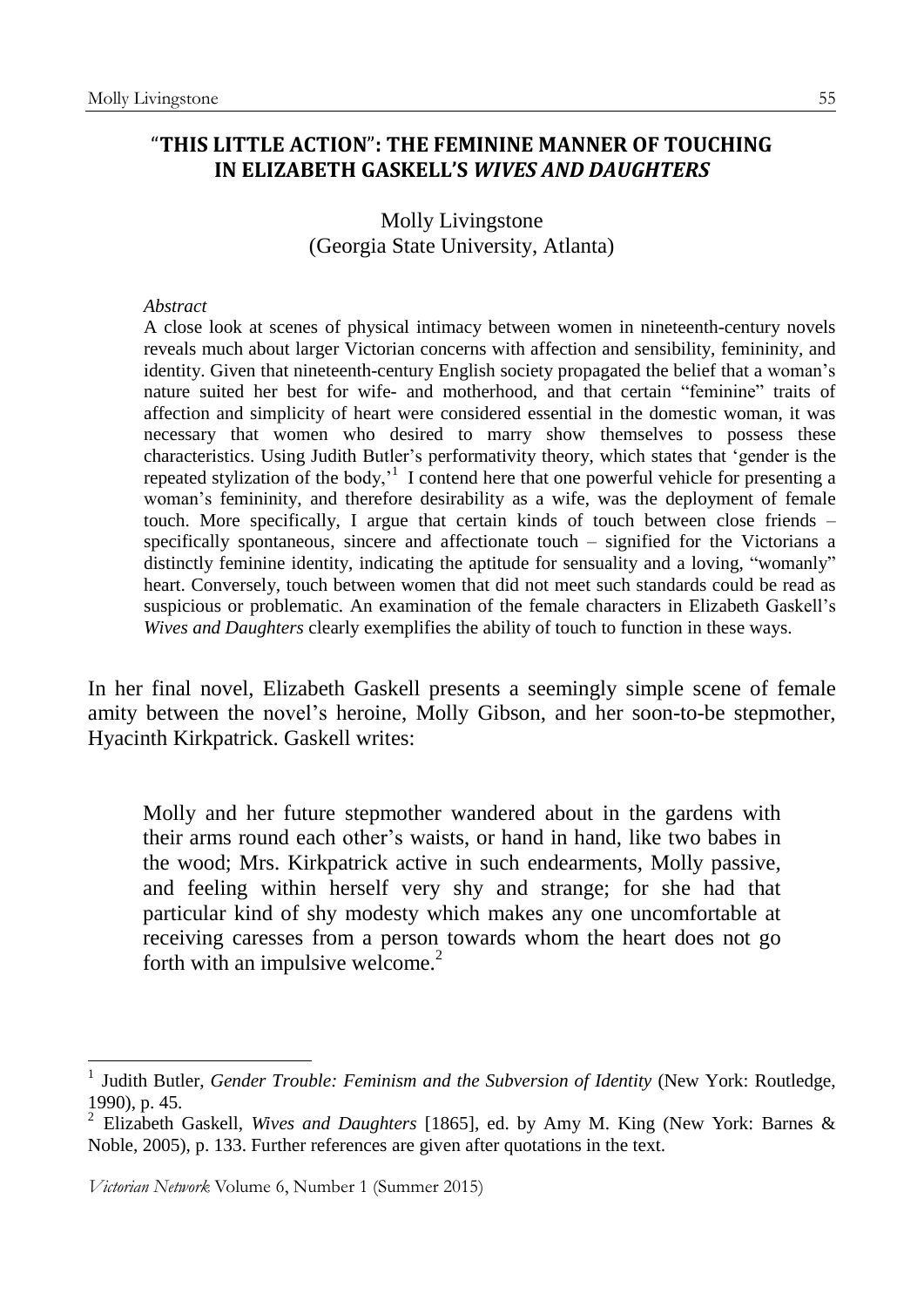Between the physical description the reader receives of Molly's physical passivity, and the narrator's interjection regarding her 'shy modesty', Gaskell appears to have something particular to say about affection and physical touch. Given that Molly is the novel's heroine and the superficial Mrs. Kirkpatrick a foil to her sincerity and simplicity of heart, Gaskell also seems to expect her readers to make inferences regarding the ideal young Englishwoman. This account of the physical affection shown between two women is not unique in the novel; such scenes abound. There are tender kisses, as when Molly 'went to Mrs. Hamley, and bent over her and kissed her; but she did not speak' (p. 78) or when 'Lady Harriet stopped to kiss Molly on the forehead' (p. 164); lingering smiles, as when 'the smile was still on [Mrs. Kirkpatrick's] pretty rosy lips, and the soft fondling of [Molly's] hand never stopped' (p.132); linked perambulations, when 'the two ladies went arm-in-arm into the ballroom […] until Miss Phoebe and Miss Piper […] came in, also arm-in-arm, but with a certain timid flurry in look and movement'(p. 281); and spontaneous levity, as when Cynthia 'suddenly took Molly round the waist, and began waltzing about the room with her' (p. 424). Many other depictions of physical touch, between virtually all the women in the text, litter the pages of *Wives and Daughters*. What is Gaskell saying about female affection, physical touch, and ideal (or not-so-ideal) feminine behaviour?

A closer look at such scenes of physical intimacy between women in nineteenth-century novels reveals much about larger Victorian concerns with affection and sensibility, femininity, and identity. Given that nineteenth century English society propagated the belief that a woman's nature suited her best for wifeand motherhood, and that certain 'feminine' traits of affection and simplicity of heart were considered essential in the domestic woman, it was necessary that women who desired to marry show themselves as possessing these characteristics. Using Judith Butler's performativity theory, which states that 'gender is the repeated stylization of the body,<sup>3</sup> I contend here that one powerful vehicle for presenting a woman's femininity, and therefore desirability as a wife, was the deployment of female touch. More specifically, I argue that certain kinds of touch between close friends – specifically spontaneous, sincere and affectionate touch – signified for the Victorians a distinctly feminine identity, indicating the aptitude for sensuality and a loving, "womanly" heart. Conversely, touch between women that did not meet such standards could be read as suspicious or problematic, as I hope to show through an examination of the female characters in Elizabeth Gaskell's 1866 novel *Wives and Daughters*.

<sup>3</sup> Butler, *Gender Trouble,* p. 45.

*Victorian Network* Volume 6, Number 1 (Summer 2015)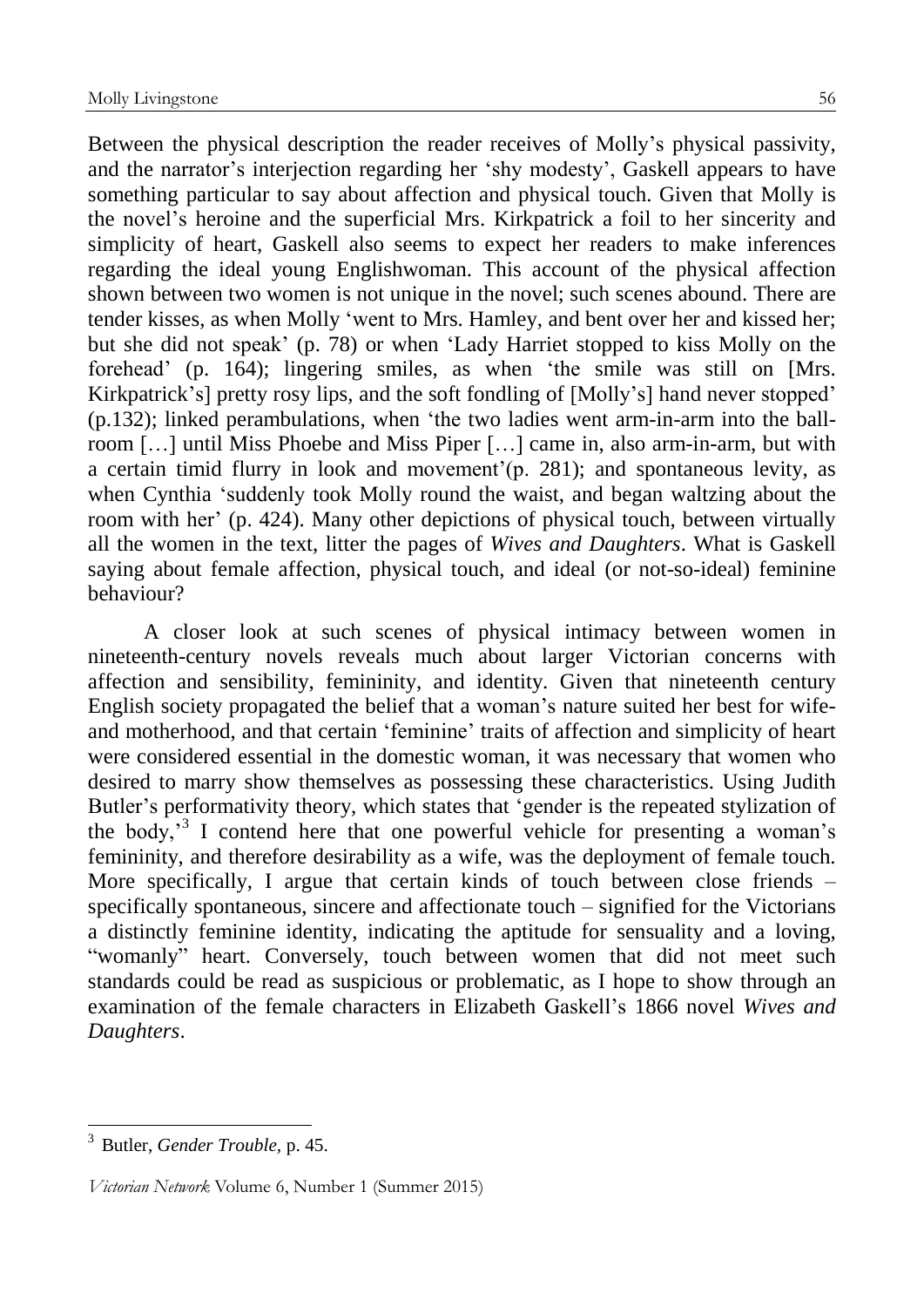1

According to eighteenth- and nineteenth-century philosophic and scientific theories, woman was not an abstract thinker; rather, she was governed by her body,<sup>4</sup> and her 'social worth [was grounded] in her physical nature'.<sup>5</sup> Women's physicality in the nineteenth century, their use of their bodily senses, should thus bear especial scrutiny since it was considered to constitute them so entirely. Although the intrinsically corporeal senses – sight, hearing, smell, taste, and most centrally here, touch – were read by Victorians as feminine in comparison to the masculine mind, they could be individually gendered as male or female when considered alone. Historian of the senses Constance Classen notes, for example, that while the "higher" senses of sight and sound were connected with the male, 'touch, taste and smell were generally held to be the "lower" senses and thus were readily linked to the lower sex - women.<sup>5</sup> Touch, then, is doubly feminine. It is not a body's shape that is important here, or even the way it is adorned. Rather, the female body's movement – to whom it reaches out, how often, and under what circumstances, is at stake in signifying ideal femininity.

The problem of"the excess woman" led to a difficulty with the oft-touted understanding of women's nature that destined them to be wives and mothers, however. The fact that many women would not marry meant excess "supply" and therefore competition for the available opportunities to become a wife. By virtue of considerable wealth, title, or beauty, some were able to rise above such struggles, but the majority of middle class women could not, and the position of those who failed to find stability through marriage was often bleak.<sup>7</sup> For those who lacked the requisite portion of the above qualities, and even for those who did not, presenting themselves as ideal wives and mothers was vital. It was therefore incumbent on any woman who wished to marry to 'artfully present'<sup>8</sup> herself, just as merchants 'artfully present' their goods. Presenting oneself as anything, however, was a difficult issue for a Victorian woman. As Beth Newman's *Subjects on Display* makes clear, 'feminine display [...] was socially devalued.<sup>'9</sup> Indeed, conduct writers of the period like the popular Sarah Stickney Ellis, refer to a woman's 'desire to be an object of attention'

<sup>4</sup> Laura Gowing, *Common Bodies: Women, Touch and Power in Seventeenth-Century England* (New Haven: Yale University Press, 2003), p. 2.

<sup>5</sup> Catherine Gallagher and Thomas Laquer, eds, *The Making of the Modern Body*: *Sexuality and Society in the Nineteenth Century* (Berkeley: University of California Press, 1987), p. 46.

<sup>6</sup> Constance Classen, *The Deepest Sense: A Cultural History of Touch* (Urbana, Illinois: University of Illinois Press, 2012), p. 75.

<sup>7</sup> Deborah Gorham, *The Victorian Girl and the Feminine Ideal* (Bloomington: Indiana University Press, 1982), p. 27.

<sup>8</sup> Marjorie Morgan, *Manners, Morals and Class in England, 1774-1858* (New York: St. Martin's P, 1994), p. 111. Further references are given after quotations in the text.

<sup>9</sup> Beth Newman, *Subjects on Display: Psychoanalysis, Social Expectation, and Victorian Femininity* (Athens: Ohio University Press, 2004), p. 5.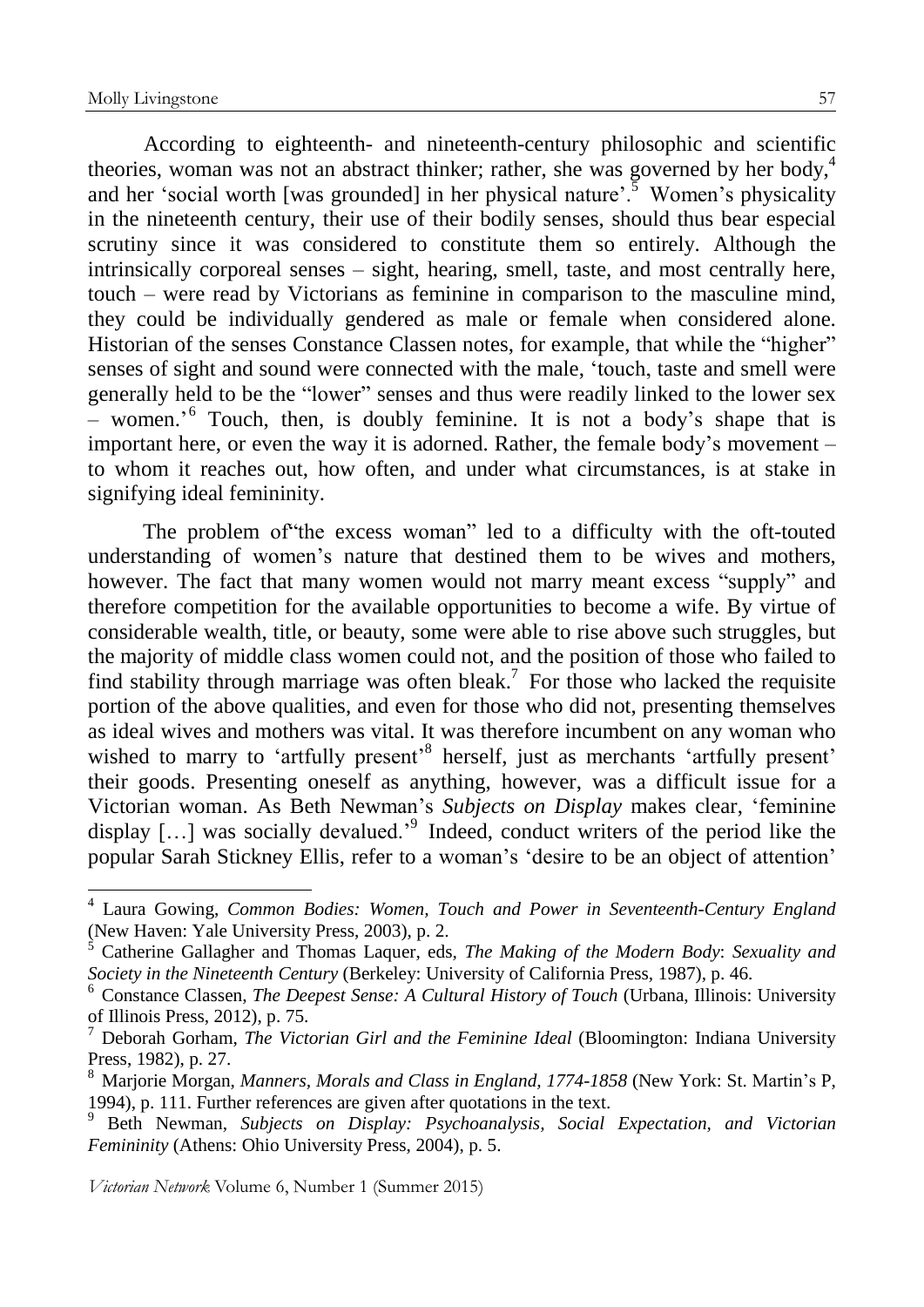as not just ill-advised, but as 'the besetting sin of woman'.<sup>10</sup> In her words, the desire to display was a moral matter of considerable consequence. Because displaying external characteristics such as wealth or beauty was often denigrated, displaying one's interior characteristics was absolutely necessary. Victorian conduct book writer Mrs. John Sandford, for example, writes that 'the romantic passion, which once almost deified [woman], is on the decline: and it is by intrinsic qualities that she must now inspire respect.<sup>' 11</sup> Newman picks up on this mandate and echoes, 'It is necessary […] to consider [women] within a moral economy that exhorted women to abjure their propensities for display' but also to keep in mind that […] 'social ranking [...] depended on some kinds of feminine display in order to signal status.<sup>'12</sup> Displaying internal characteristics rather than exterior wealth works hand-in-hand (so to speak) with this new moral economy.

What interior characteristics should a woman desirous of marriage, or of presenting herself as womanly, display? For the Victorians, a woman's femininity consisted to a large degree in an affectionate heart and sincerity and spontaneity of manner. Armstrong contends that the ideal domestic woman 'possessed psychological depth […] [and] excelled in the qualities that differentiated her from the male.'<sup>13</sup> Therefore, characteristics associated with the maternal distinguished a woman, and of first and foremost regard was warm-heartedness. In her conduct manual for young women, Ellis declares that love is woman's 'wealth' and 'her very being'.<sup>14</sup> According to Ellis, a woman without affection is no woman at all. More to the point, one might say that a woman without affection was not woman*ly*. Often linked during this period with the importance of affection is the importance of sincerity. As Ellis and others have made clear, it was necessary for a female to show affection to demonstrate that she was feminine and desirable. The "show" of affections, however, like the show of dress to indicate wealth and status, could be manipulated. To guard against this threat, social commentators encouraged a code of sincere behaviour as a guiding principle. Morgan explains that 'behaving simply required actions to be both consistent with one's heart and mind and free from all artifice, affectation and embellishment.'<sup>15</sup> In making such claims, Morgan draws from a variety of conduct books of the period. Acting naturally is a troubled process,

<u>.</u>

<sup>10</sup> Sarah Stickney Ellis, *The Daughters of England: Their Position in Society, Character and Responsibilities* (New York: D. Appleton & Co., 1843), p. 110.

<sup>11</sup> Mrs. John Sandford, *Woman, in her Social and Domestic Character*, in HathiTrust Digital Library <http://babel.hathitrust.org/cgi/pt?id=nyp.33433067388144;view=1up;seq=7> [accessed 20 Sept. 2013], p. 1.

 $12$  Newman, p. 21.

 $13$  Armstrong, p. 20.

<sup>14</sup> Ellis, *Daughters*, pp. 146; 176.

 $15$  Morgan, p. 72.

*Victorian Network* Volume 6, Number 1 (Summer 2015)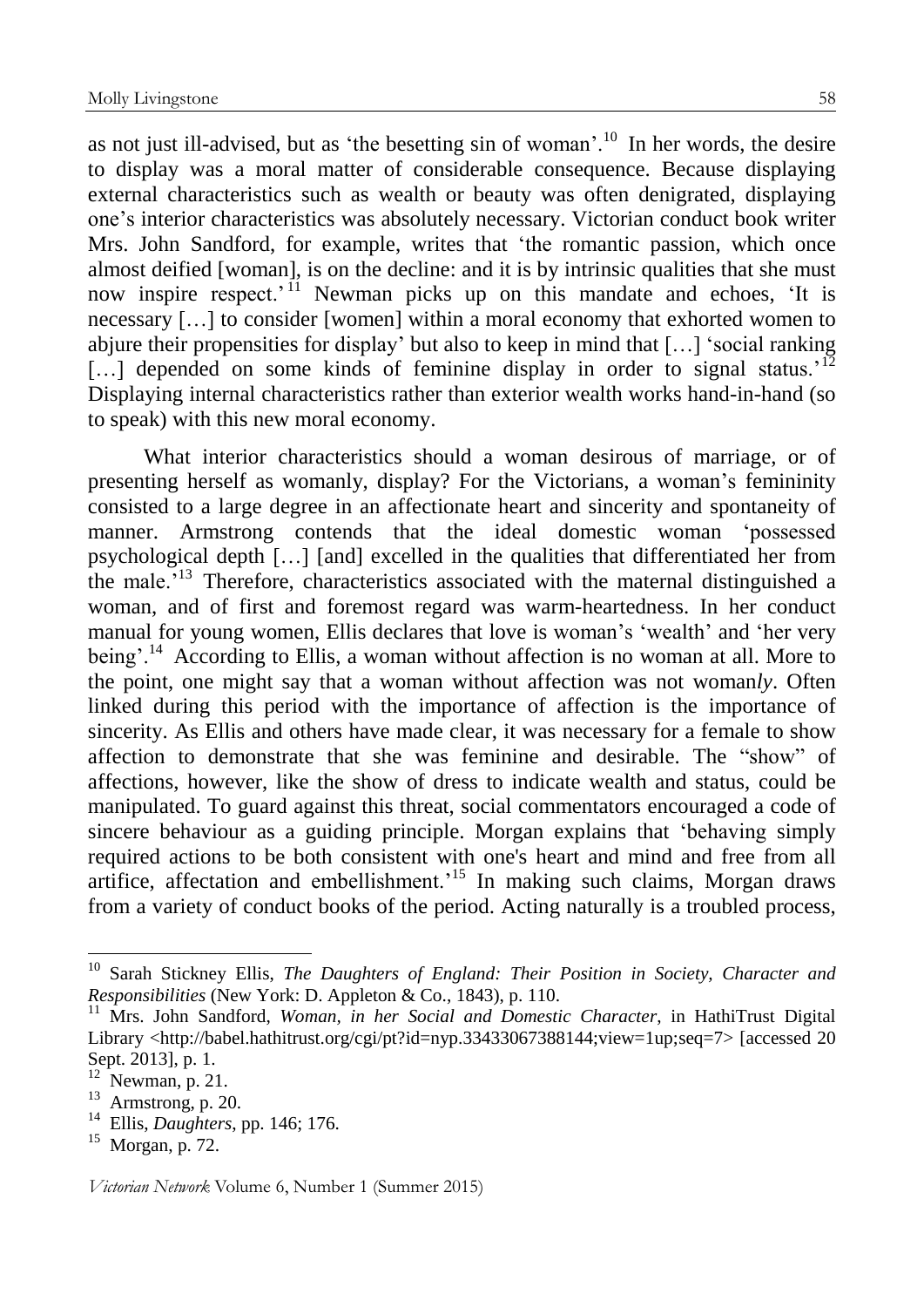for conduct book writers make such behaviours a matter of conscious choice by calling attention to them, while at the same time denigrating any display of behaviour that has an appearance of forethought or intentionality. This helps to explain why spontaneous behaviour would also be desirable, since spontaneity works in tandem with both affection and sincerity. Caroyln Oulton explains that the value of expressed feelings depends on their ability to appear 'unconstrained and spontaneous.'<sup>16</sup> Shows of affection that spring forth spontaneously are characterised by the fountain-like flow that Ellis and her contemporaries so highly regarded. Sincerity, too, profits from spontaneity, as that which is not premeditated seems to leap more naturally, more straight-forwardly, more earnestly, from the heart. In the beginning pages of her *Women of England*, Ellis rhapsodises, 'so great is the charm of personal attentions arising spontaneously from the heart, that women of the highest rank in society […] are frequently observed to adopt habits of personal kindness towards others.'<sup>17</sup> In this brief passage, Ellis deftly manages to intertwine affection, sincerity, and spontaneity with status and display. Some authors, of course, explore the dangers of an excess of sensibility in women. Jane Austen's Marianne Dashwood in *Sense and Sensibility* comes to mind; yet it is worth noting that Marianne's displays of sensibility nevertheless engage the masculine interest of two suitors, and establish her immediately in the kindly Sir John's 'good opinion; for to be unaffected was all that a pretty girl could want to make her mind as captivating as her person'.<sup>18</sup> Thus, even those authors who comprehend the dangers of too much sensibility also recognize its appeal to the male sex.

Considering that a young woman wishing to appear feminine must show herself to have an affectionate heart and sincerity and spontaneity of manner, one can perhaps understand more easily Sharon Marcus' claim that 'a woman's susceptibility to another woman defined rather than defied femininity.<sup>19</sup> After all, if the first rule of womanliness is affection, then the most womanly woman will be eager to both give and receive affection, and she will be most likely to exchange that feeling with another who feels the same – another of her sex. If that affection is expected to be sincere and spontaneous, then two women will often be seen engaging in the "natural flow" of their feelings, and because women were conceived of as predominantly physical beings, the exchange of feelings will often appear through physicality. Besides, with whom else could women display affection and sensuality? According

<sup>16</sup> Carolyn Oulton, *Romantic Friendship in Victorian Literature* (Aldershot: Ashgate, 2007), p. 23.

<sup>17</sup> Sarah Stickney Ellis, *The Women of England*: *Their Social Duties and Domestic Habits*. (LaVergne, TN: Dodo Press, 2010), p. 4.

<sup>18</sup> Jane Austen, *Sense and Sensibility* (New York: Norton & Company, 2002), pp. 26-27.

<sup>19</sup> Sharon Marcus, *Between Women: Friendship, Desire, and Marriage in Victorian England* (Princeton: Princeton University Press, 2007), pp. 83-84. Further references are given after quotations in the text.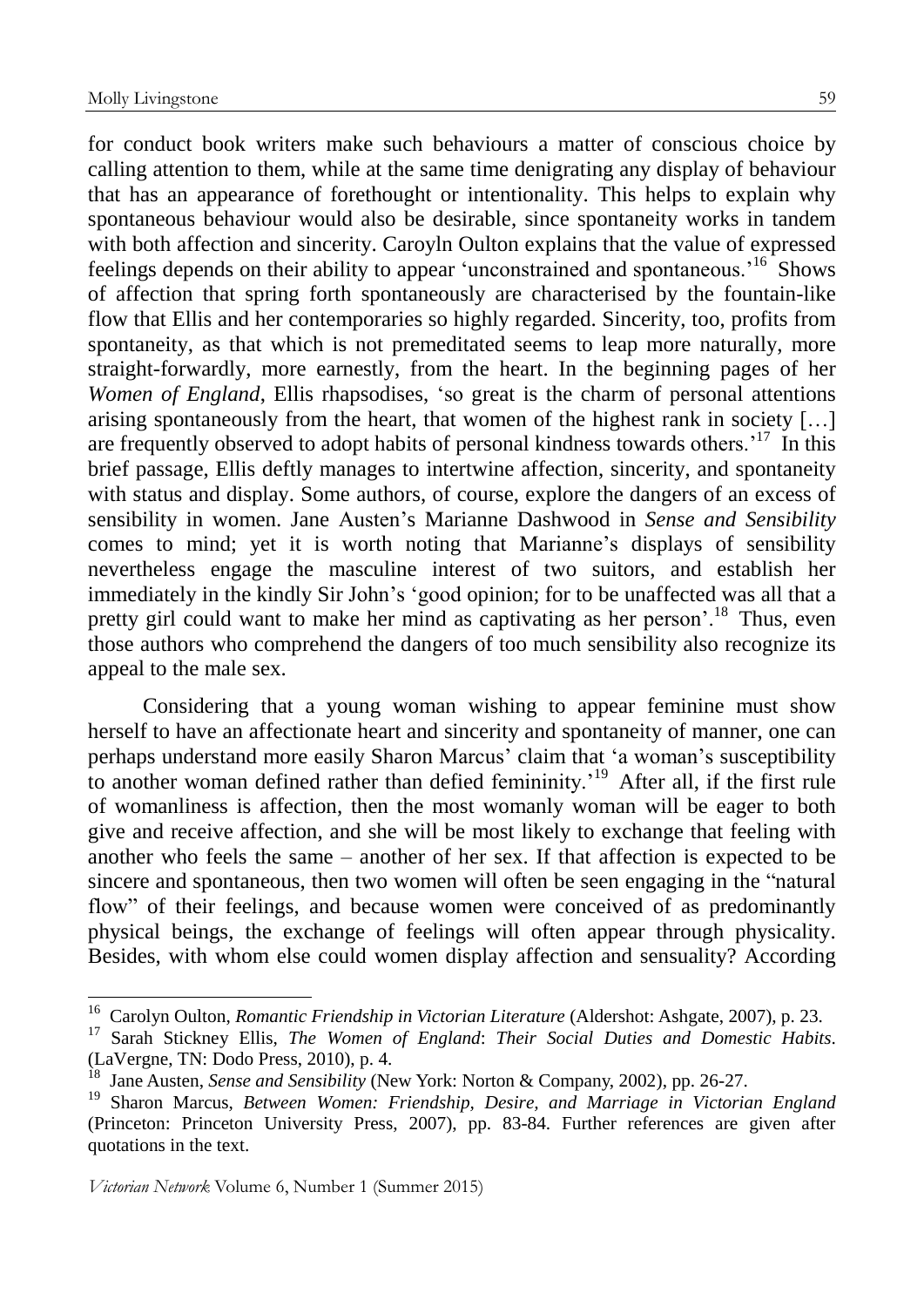to Marcus, women were 'counseled to be passive in relation to men' (56). The ideal settings for such exchanges, then, were female friendships.

A woman must show her inner characteristics, and thereby build and communicate her identity, through actions. Dress cannot fully signify a woman's emotional capacity, nor can the rank of her connections, or the possession of accomplishments like the ability to draw, paint, or speak French. Moreover, as Morgan asserts, the changes consequent upon urbanization 'fostered a more widespread preoccupation with [...] identity [because] in these worlds of strangers where interactions typically were fleeting and superficial, people lacked the personal knowledge necessary for evaluating others according to their intrinsic merits.'<sup>20</sup> How would social relations be established in the new order when one could not possibly know everyone, and when a person's blood, connections, wealth, and even less, persona, were not a matter of long-standing, universal community knowledge? Women, I argue, could display an affectionate heart and sincerity and spontaneity of manner with their female friends through the deployment of affectionate touch. Touch – kissing, caressing, walking arm-in-arm – could be read by observers as a sign of a warm heart and thus, for the Victorians, a feminine nature.

Female friendships helped define femininity through mutual shows of affection, but they were encouraged during the period for other reasons as well. According to Oulton, 'successful women who represented themselves as proper ladies defined their lives in terms of their friendships with women which were thought to help prepare a woman for marriage.<sup> $21$ </sup> These friendships were believed to foster typically feminine traits of affection and sincerity in youth, as well as practices that would come to be important in marriage like attention to others and selfsacrifice. In addition, the affection shown in female friendships skirted the problem of female 'erotic excitability' since 'the Victorian marriage plot required heroines to be chaste, yet sufficiently ardent and aware of their desires to marry for love.<sup>22</sup> Victorians' obsession with female modesty meant that a woman was forbidden from exercising and displaying an aptitude for sensuality with a prospective husband, but she could certainly do so with a friend. Finally, female affection provided an excellent vehicle for the establishment and display of identity because friendship was a relationship available to everyone at all times. Of course, a woman might show her affectionate nature to her family, but familial intimacy was likely to take place most frequently in the home and did not provide the opportunity to demonstrate erotic sensibility, foreclosing opportunities for its public display.

<u>.</u>

 $20$  Morgan, p. 104.

 $^{21}$  Oulton, p. 73.

 $22$  Marcus, p. 83.

*Victorian Network* Volume 6, Number 1 (Summer 2015)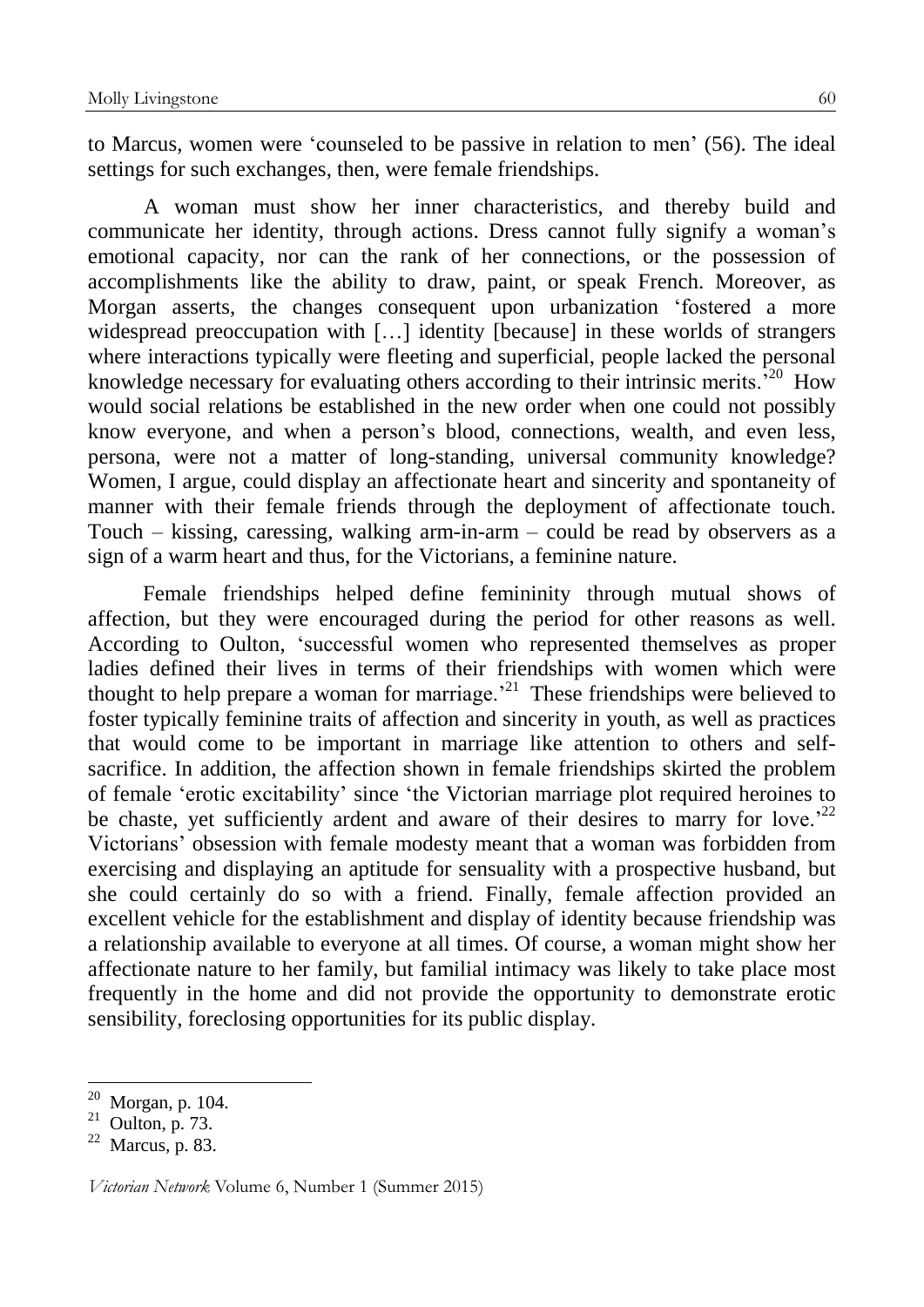Though Victorians could not have access to Judith Butler's theories concerning the ways in which a person's exterior, manners, and actions signify gender, they would certainly concur that certain outer points could be read as signifying femininity. Middle class Victorians were familiar with the eighteenth-century physiognomic theories of Johann Caspar Lavater who claimed that 'the body and the face mirror the "true" character and emotional state of a person<sup>'. 23</sup> According to his theories, characteristics of a person's inherent disposition could be read in his or her face. It is not a far stretch for persons to believe, then, that such characteristics can also be read in a person's actions. Indeed, according to Morgan:

In the late eighteenth and early nineteenth centuries, people [believed][...] all forms of invisible reality including character, emotions and truth had […] corresponding visible manifestations that were easily perceived. […] With regard to people, the most minute details of physical appearance were thought to betray the innermost recesses of the heart and mind  $^{24}$ 

Morgan does not make explicit reference to gestures or physical actions, mentioning instead the cut of a person's clothing as an example of the sort of 'minute details' which were thought to have 'significant [...] implications,' but an individual's physical signals certainly seem to fit into the category of 'visible manifestations that were easily perceived.' My point is that both nineteenth-century individuals and novelists could have made use of contemporary theories of signification when attempting to communicate their own or their characters' dispositions through outward signifiers.

Modern readers of Judith Butler, on the other hand, might recognise demonstrations of female amity as one of the 'sustained set of acts that produce the effect' of gender.<sup>25</sup> In *Bodies that Matter*, Butler writes that "Sex" is [...] not simply what one has, or a static description of what one is: it will be one of the forms by which the "one" becomes viable at all, that which qualifies a body for life within the domain of cultural intelligibility'.<sup>26</sup> The child in any society will realise that 'we

<sup>23</sup> Gesa Stedman, *Stemming the Torrent: Expression and control in the Victorian discourses on emotions, 1830-1872* (Aldershot: Ashgate, 1988), p. 52.

 $^{24}$  Morgan, pp. 69-70.

<sup>25</sup> Butler, *Gender Trouble,* pp. xv-xvi.

<sup>26</sup> Judith Butler, *Bodies that Matter: On the Discursive Limits of "Sex"* (New York: Routledge, 1993), p. 2.

*Victorian Network* Volume 6, Number 1 (Summer 2015)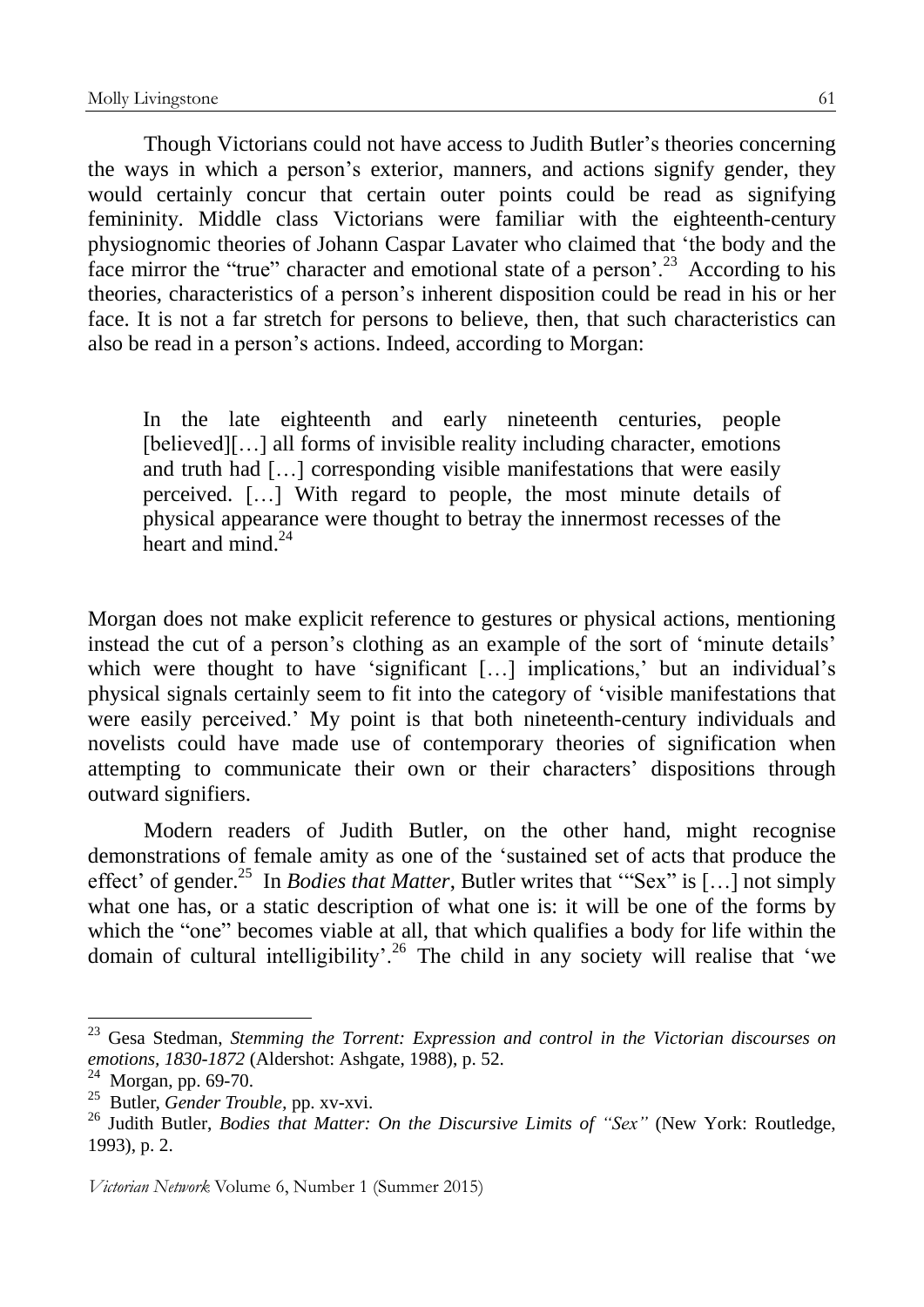regularly punish those who fail to do their gender right'.<sup>27</sup> In the nineteenth century, women who failed 'to do their gender right' faced the possibility that they might end their life stigmatised as old maids, never having achieved that position nearly universally cried out to be best, most worthy, and most "natural".

Butler theorises that gender consists of actions and deeds: 'a set of repeated acts within a highly rigid regulatory frame.' Such actions include 'bodily gestures, movements, and styles of various kinds' (p. 191). Thus, gender plays out on the exterior of the body. Affectionate touch is a 'bodily gesture' that indicates qualities considered feminine according to the 'regulatory frame' of the time. Butler would disagree entirely that women are 'by nature' anything at all, but she clearly states that such actions 'produce the appearance of substance' (p. 45) even if the substance itself is ultimately nonexistent. Kissing, caressing, shaking hands, and walking arm-in-arm with other women are all examples of 'bodily gestures [and] movements' that relay gender expectations. Because these deeds signify affection, which is the primary characteristic of femininity for the Victorians, such actions appear to manifest a woman's particularly feminine nature.

According to Butler, one's actions must also be endlessly repeated. This is because one never *becomes* one's gender. In Butler's words, 'gender is itself a kind of becoming or activity, and that gender ought not to be conceived as a noun or a substantial thing or a static cultural marker' (p. 152). Because a stable gender is never reached, one must forever be insisting and showing that one is one's gender. Gender is 'a norm that can never be fully internalised […] gender norms are finally phantasmatic, impossible to embody' (p. 192). Because an individual can never embody her gender norms, can never *be* feminine, she must perpetually *act* feminine in order to maintain the gendered illusion. Butler's reasoning here proceeds from her belief that there is no inherent core to an individual, a notion the Victorians would have refuted. That identity must be constantly enacted, however, is not in conflict. Victorians certainly believed, for example, that 'minor parts of domestic and social intercourse […] strengthen into habit […] and […] form the basis of moral character.'<sup>28</sup> Thus, character is formed by a repetition of deeds and acts. In addition, the 'fleeting'<sup>29</sup> nature of social interaction meant that identity must be constantly reenacted for new people and scenes. Lastly, to cease enacting one's gender would have itself seemed like a repression of identity and thus an affectation.

Finally, in Butler's view, the action of gender 'is a public action. There are temporal and collective dimensions to these actions, and their public character is not

<u>.</u>

<sup>&</sup>lt;sup>27</sup> Butler, *Gender Trouble*, p. 190. Further references are given after quotations in the text.

<sup>28</sup> Ellis, *Women,* Preface.

 $^{29}$  Morgan, p. 104.

*Victorian Network* Volume 6, Number 1 (Summer 2015)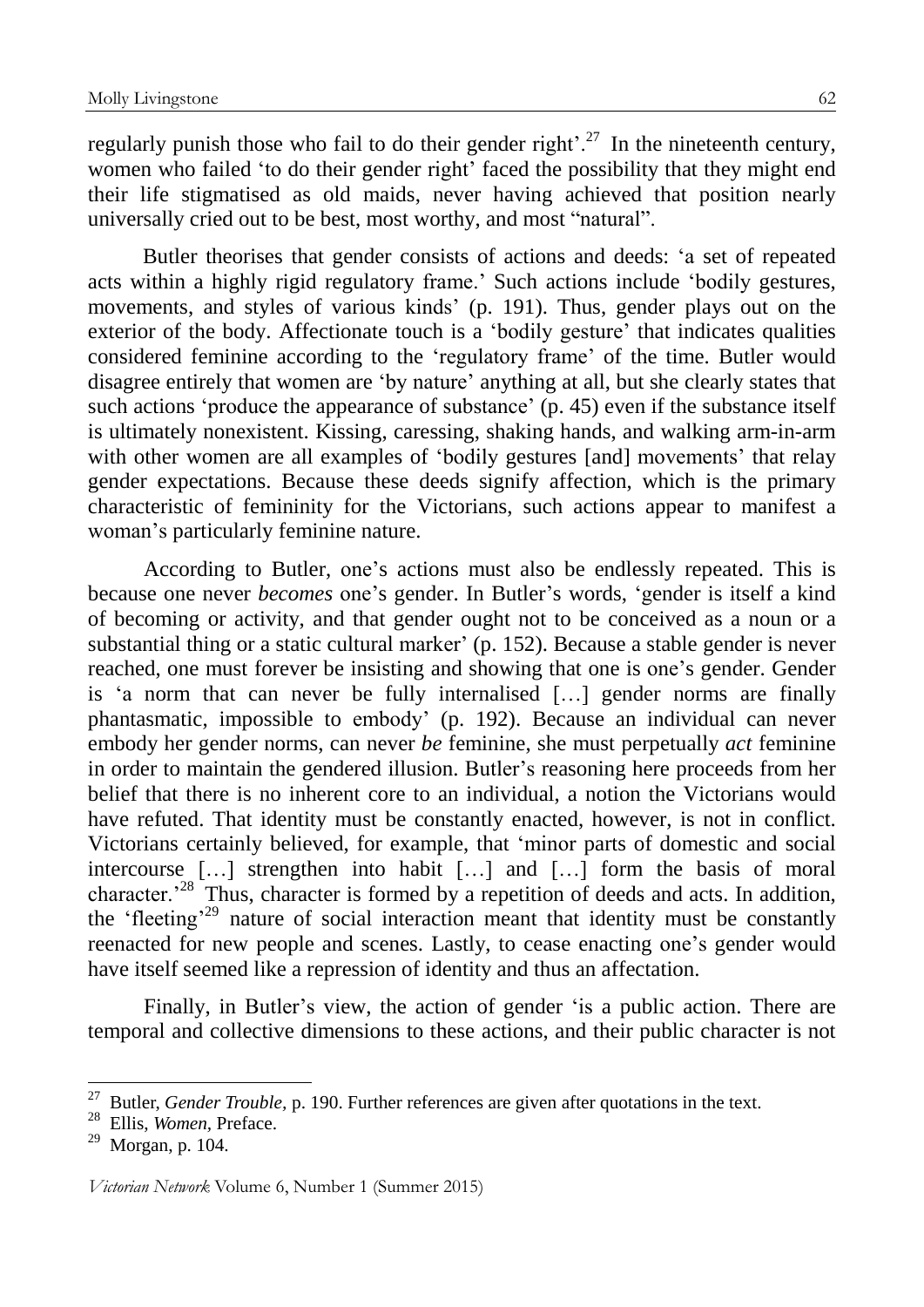inconsequential.<sup>30</sup> While a woman can perform actions alone, actions only signify gender to others when those others are able to read the gendered cues. If the deed that signifies a woman's gender is a show of affection to another, then at least one other person must be present every time the deed is performed. Even when no additional onlookers are present, as in a private meeting between two individuals, the recipient of a woman's affection is ever present to mark the demonstration of a woman's warm, affectionate, feminine nature. Dress, for example, does not necessitate the presence of another individual in the way a show of physical affection does. This is yet another reason that touch is such an effective signifier of femininity.

Becoming a wife was the principal measure of female success in Victorian England, and to do so a woman had to show herself to be feminine, a characteristic defined by qualities of affection and sincerity, most easily shown through female-tofemale interaction, of which the physical manifestation is intimate touch. Therefore touching between female friends was a near perfect vehicle for the establishment and display of a feminine identity. Touch is a more effective signifier of affection than language – as in, according to Marcus, the 'iterated, cumulative, hyperbolic references to passion, exclusivity, idealization, [and] complicity' exchanged between close friends<sup>531</sup> – firstly because visual cues have the ability to reach a larger audience that aural ones, and secondly because body language, or 'manner,' is considered a more authentic signifier than words because it is seems less open to manipulation. In addition, scenes of physical touch are certainly more immediately and viscerally titillating to the observer than words.

Elizabeth Gaskell's *Wives and Daughters* is ideal to examine in relation to female affectionate touch due to the sheer number of such scenes, and also because the narrator makes it clear that touch speaks volumes. For example, when Cynthia prepares to marry and leave the house for good, we are told that 'Lady Harriet saw, too, that in a very quiet way, [Cynthia] had taken Molly's hand, and was holding it all the time, as if loth to think of their approaching separation - *somehow, she and Lady Harriet were brought nearer together by this little action than they had ever been before*' (p. 607, emphasis added). This 'little action' that brings Cynthia and Lady Harriet nearer together is a signifier of the love and affection that Cynthia is able to bear for Molly, and as such it raises Cynthia's value in Lady Harriet's eyes. Such touch is one of the culturally legible acts that signify gender.

The novel details the life of young Molly Gibson as she grows to womanhood in Hollingford, a fictional 'country town' in England in the early part of the nineteenth century (p.6). Losing her mother very young, she lives for several years

<sup>30</sup> Butler, *Gender Trouble,* p. 191.

 $31$  Marcus, p. 54.

*Victorian Network* Volume 6, Number 1 (Summer 2015)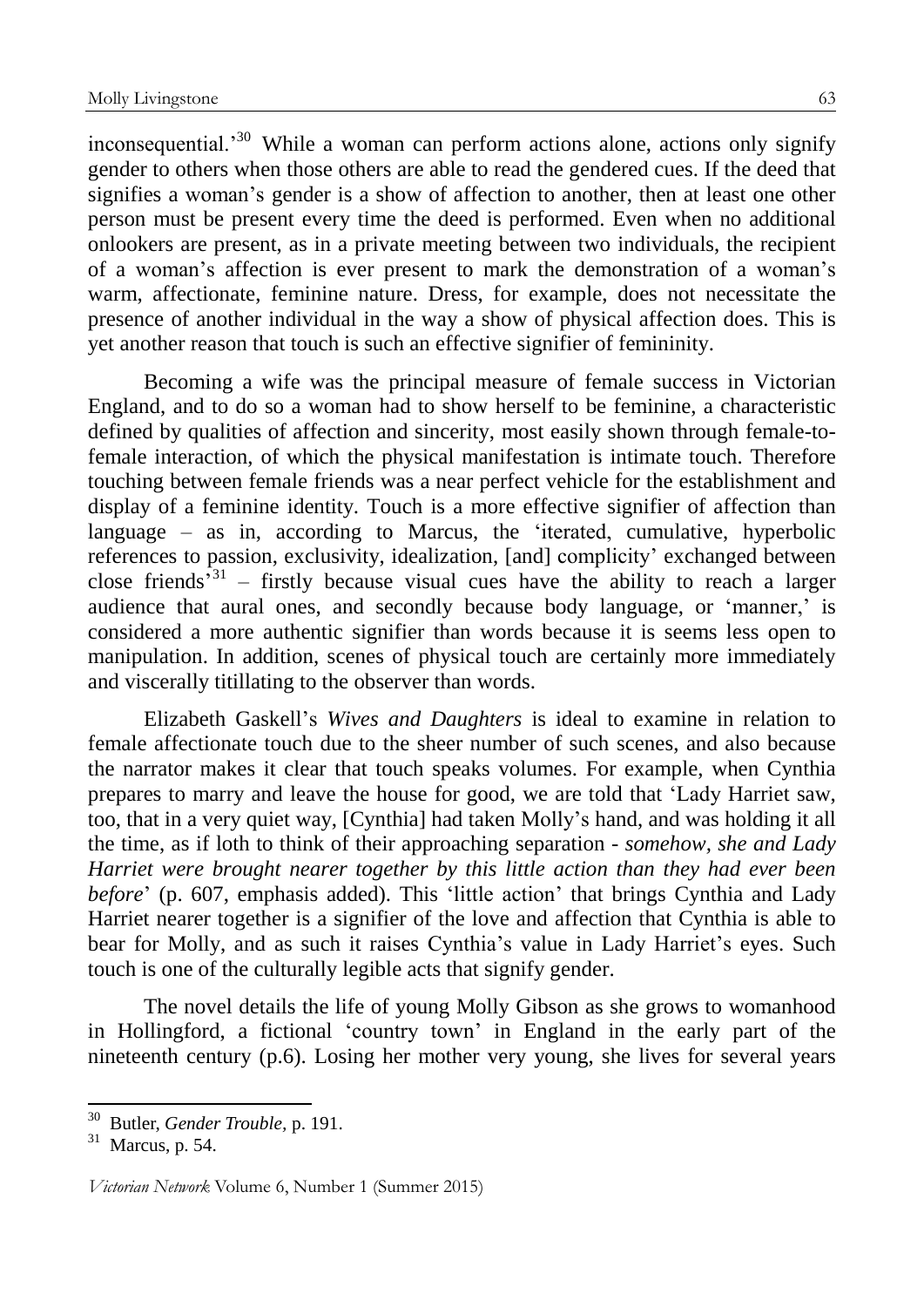only with her father, until he decides to marry so that Molly can enjoy 'the kind of tender supervision which […] all girls of that age require' (p. 102). Whilst Mr. Gibson courts the former governess of the local county lord, Hyacinth Clare Kirkpatrick, Molly lives with Squire and Mrs. Hamley, to both of whom she becomes closely attached, as well as to their sons, Osborne and Roger (pp. 61-147). Following her father's remarriage, Molly lives again at home with her father, stepmother, and her stepmother's daughter, Cynthia Kirkpatrick, with whom she develops an intimate friendship. Cynthia, Molly, Osborne, and Roger move through a series of romantic entanglements until Cynthia marries a well-to-do young man in London (p. 597), and Roger realises his mistake in idealizing Cynthia. He turns his affections to Molly (p. 631), but Gaskell's sudden death precluded the consummation of their courtship.

A close look at the three most prominent women in the novel, Hyacinth Kirkpatrick Gibson, Cynthia Kirkpatrick, and Molly Gibson – and their respective deployments of female touch – illustrates the ways in which touch is associated with the feminine, a mark of the ideal woman only when employed spontaneously and sincerely, that is, according to the 'highly rigid regulatory frame'<sup>32</sup> of the time. Mrs. Gibson makes use of touch intentionally in order to display herself as an affectionate woman and to manipulate those around her when it suits her purpose. Such affectations of manner show her ultimate artificiality and shallowness. Her daughter, more forthcoming in her touch, appears to be 'all things to all men,' (p. 217) but the absence of a corresponding deep emotion behind her physical actions belies their sincerity. The novel's heroine, Molly Gibson, on the other hand, may be inexperienced and lacking in the more obvious feminine charms, but she is always shown to be sincere and spontaneous and, her touching behaviours reflective of the deep wealth of feeling in her heart. As such, Molly exemplifies the ideal young Englishwoman, and in consequence is rewarded with the love of the intelligent and kind-hearted Roger Hamley.

Wanting a wife to look after his daughter, Gibson's first thoughts regarding Mrs. Kirkpatrick are entirely practical. However, Mrs. Kirkpatrick's 'agreeable and polished manners' (p. 113), 'the harmonious colours of her dress, and her slow and graceful movements,' make him begin to think of her less as a stepmother than 'as a wife for himself' (p. 106). He is perhaps fooled by her blush when he comes in, and her 'hysterical tears' when he proposes (p. 107). Such displays of emotion, combined with an outward appearance so pleasant and agreeable, certainly make Mr. Gibson believe the marriage will be an advantage both for himself and Molly. But Mr. Gibson is misled. Mrs. Kirkpatrick blushes upon seeing the doctor because she is reminded that Lord and Lady Cumnor have recently discussed her and Gibson (p. 105). Her 'hysterical tears' find vent because 'it was such a wonderful relief to feel

<sup>32</sup> Butler, *Gender Trouble,* p. 45.

*Victorian Network* Volume 6, Number 1 (Summer 2015)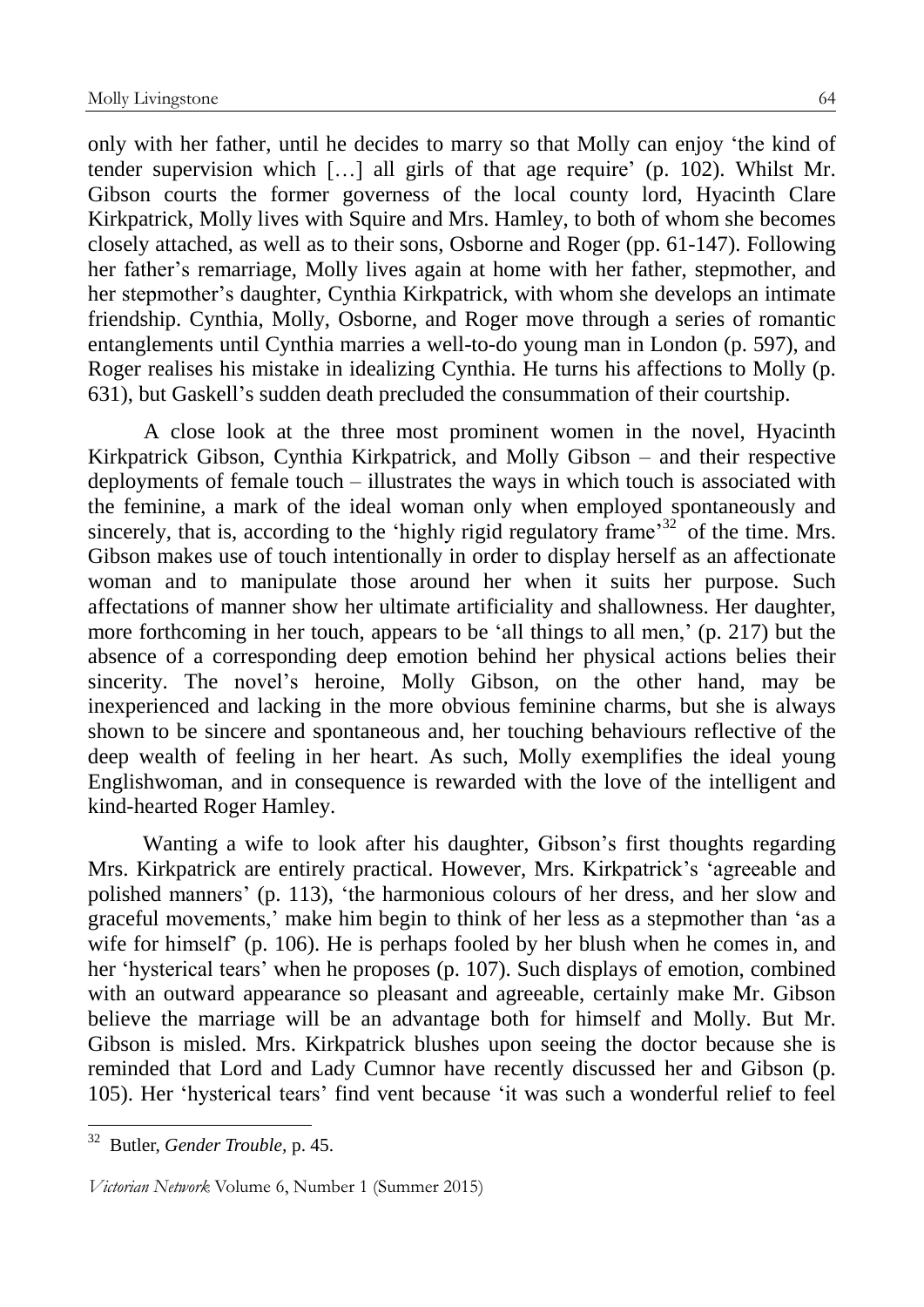that she need not struggle any more for a livelihood' (p. 107). By suggesting her femininity, however, her affected manners and gestures still bring her to the altar and the financial stability she desires.

In addition to her dress and manner, Mrs. Kirkpatrick often deploys shows of physical affection, but the implied warmth of her actions does not spring from a rush of genuine emotion. Rather, she enacts the expected gender norms of femininity only until she attains her objective – to marry. Accordingly, she mostly demonstrates affection when and with whom it will be most effective for her: that is to say, before her marriage, and with her future stepdaughter. The reader has already been informed that Mrs. Kirkpatrick has no great affection for young women because 'all the trials of her life were connected with girls in some way' (p. 126). Nevertheless, in their first meeting when both are aware of their impending new relations to one another, 'Mrs. Kirkpatrick was as caressing as could be. She held Molly's hand in hers as they sat together in the library, after the first salutations were over. She kept stroking it from time to time, and purring out inarticulate sounds of loving satisfaction, as she gazed in the blushing face' (p. 127). The vehicle Mrs. Kirkpatrick utilises for her dissimulation is affectionate touch. Though her caresses, Mrs. Kirkpatrick clearly intends to ingratiate herself with the girl who is the primary reason she is being released from 'the struggle of earning her own livelihood' (p. 126). But she also attempts to use that affectionate touch as a manner of control. When Molly shows herself to be willing to speak up to her social superior, Lady Cumnor, 'Mrs. Kirkpatrick fondled [Molly's] hand more perseveringly than ever, hoping thus to express a sufficient amount of sympathy to prevent her from saying anything injudicious' (p. 133). In such scenes, Mrs. Kirkpatrick seeks to display herself as a loving woman through the use of physical touch even though her inner emotions do not correspond with her outer gestures. As such, her gestures are a prime example of the sort of 'affectation of manner' that Ellis and others so clearly despise in women. In direct contrast to Molly, Mrs. Kirkpatrick's affectations of manner reinforce her ultimate artificiality and self-centeredness. In addition, the cessation of her physical affection to Molly after her marriage suggests that Mrs. Kirkpatrick's aura of ideal femininity will not be maintained because she does not, as Butler says she must, endlessly reenact her gender – in this case, through the deployment of affectionate female touch. It is not long indeed until Mr. Gibson himself realises that his new wife is not what he had first imagined (p. 274).

Mrs. Kirkpatrick's daughter, Cynthia, appears for a time to be an ideal young woman. Because they are nearly the same age and both unmarried young women, it is Cynthia who provides the strongest contrast with Molly. She exhibits womanliness more readily than the more awkward Molly; she dresses with 'exquisite taste', walks with a 'stately step' and 'was very beautiful', though 'no one with such loveliness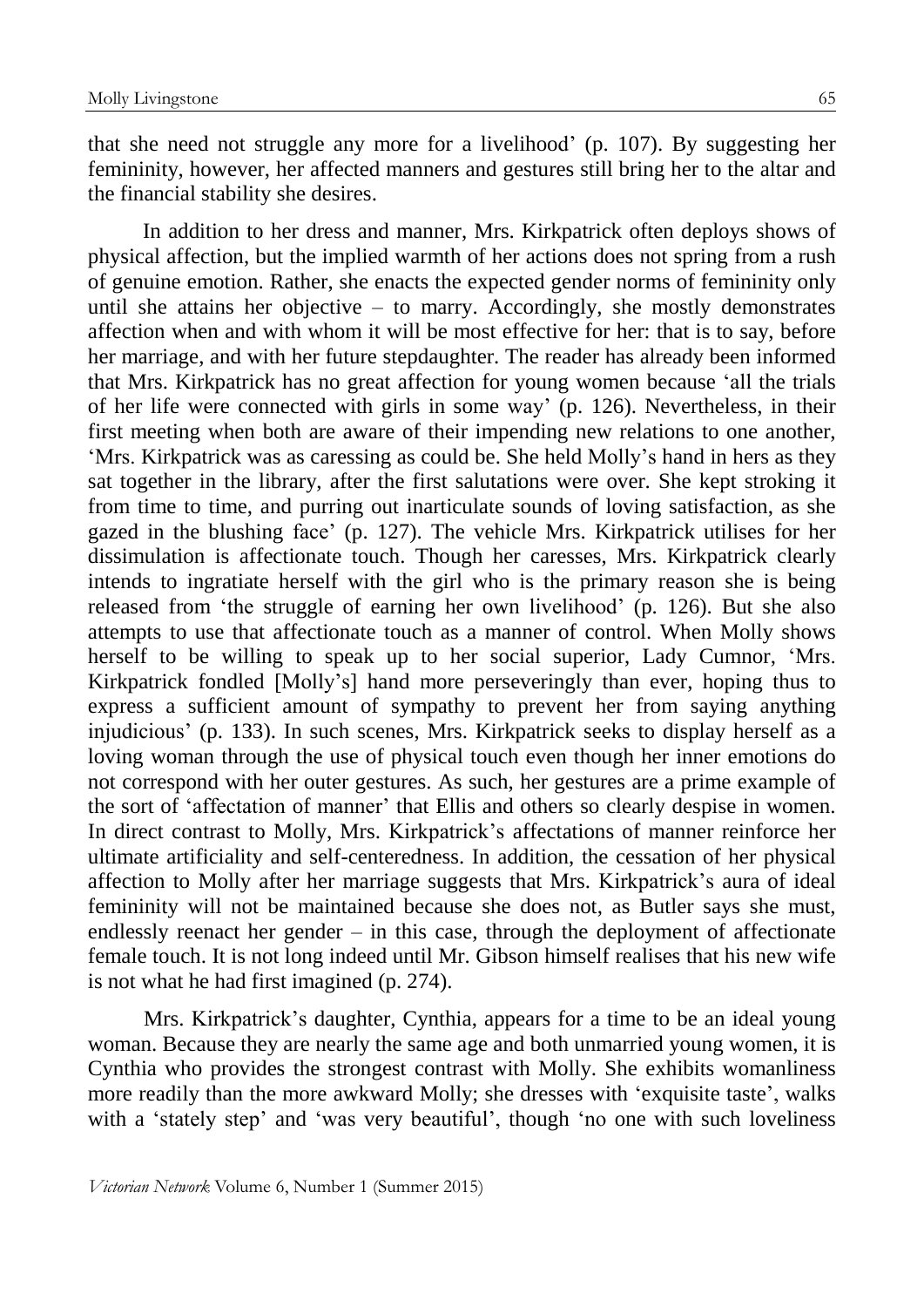ever appeared so little conscious of it' (p. 217). In sum, Cynthia displays a wonderful combination of those qualities much valued in women – dress, carriage, and beauty – seamlessly merged with humility, another prized trait of womanhood. She "does" her gender almost perfectly. Nevertheless, although Cynthia is described as 'being all things to all men' (p. 217), it is quite clear by the end of the novel that Cynthia will yet leave something to be desired as a wife and, quite likely, as a mother. Why so? Cynthia is sincere and spontaneous, but lacks depth of affection behind her actions. The ways in which Cynthia differs from Molly in deploying affectionate touch help to demonstrate, before long, how Cynthia's 'grain is different, somehow' (p. 482).

In terms of touch, Cynthia is a figure in-between her mother's shows of emotionality and Molly's sincere behaviour. At their first meeting, 'Cynthia took [Molly] in her arms, and kissed her on both cheeks' (p. 214). Her greeting to her new relation, unlike her mother's, is not manipulative. She tells Molly straight out to 'stop a minute' and takes Molly's hands and looks her in the face whereupon she candidly admits 'I think I shall like you. […] I was afraid I should not' (p. 215). Immediately the reader and Molly learn that Cynthia is sincere and, if not especially warm-hearted, at least amiable, for, in the French fashion in which she has been trained, she makes a simple and open-hearted gesture of kissing Molly on both cheeks, and then looks at her frankly and openly.

Later, Cynthia openly tells her new sister that, 'I do believe I love you, little Molly, whom I have only known for ten days, better than any one' (*sic*) (p. 219). However, that Cynthia can grow to love someone better than anyone else in ten days is not a testament to the strength of her emotions, but rather a consequence of the fact that she has 'been tossed about so' (p. 327). She herself admits that 'I never feel carried off my feet by love for any one, not even for you, little Molly, and I am sure I love you' (p. 375). This is Cynthia's failing, the reason why, for all her charms and graces and fascinating ways, it is Molly, and not Cynthia, who is Gaskell's heroine. Cynthia, merrily and amiably enough, will come 'Up behind [Molly], and putting her two hands round Molly's waist, [peep] over her shoulder, [and put] out her lips to be kissed' (p. 374). Her physical affection shows her to be sincere, spontaneous, and placidly affectionate, but not deeply loving. Cynthia, unlike Molly, cannot be consumed by her emotions, and so it is unlikely she will be consumed by love of her husband or her children. Her physicality, accordingly, is pleasant and sincere, but never intense or passionate. Gaskell grants her a suitably wealthy and handsome young husband in London, but she cannot deserve the heart of the novel's hero.

That position rests with the novel's heroine and ideal young woman, Molly Gibson. In contrast with her brilliant stepsister, she lacks a sort of intrinsic taste which Cynthia seems never to be without (p. 217), as when Molly is talked into ordering a hideous silk pattern for a dress (p. 60). She is often disordered where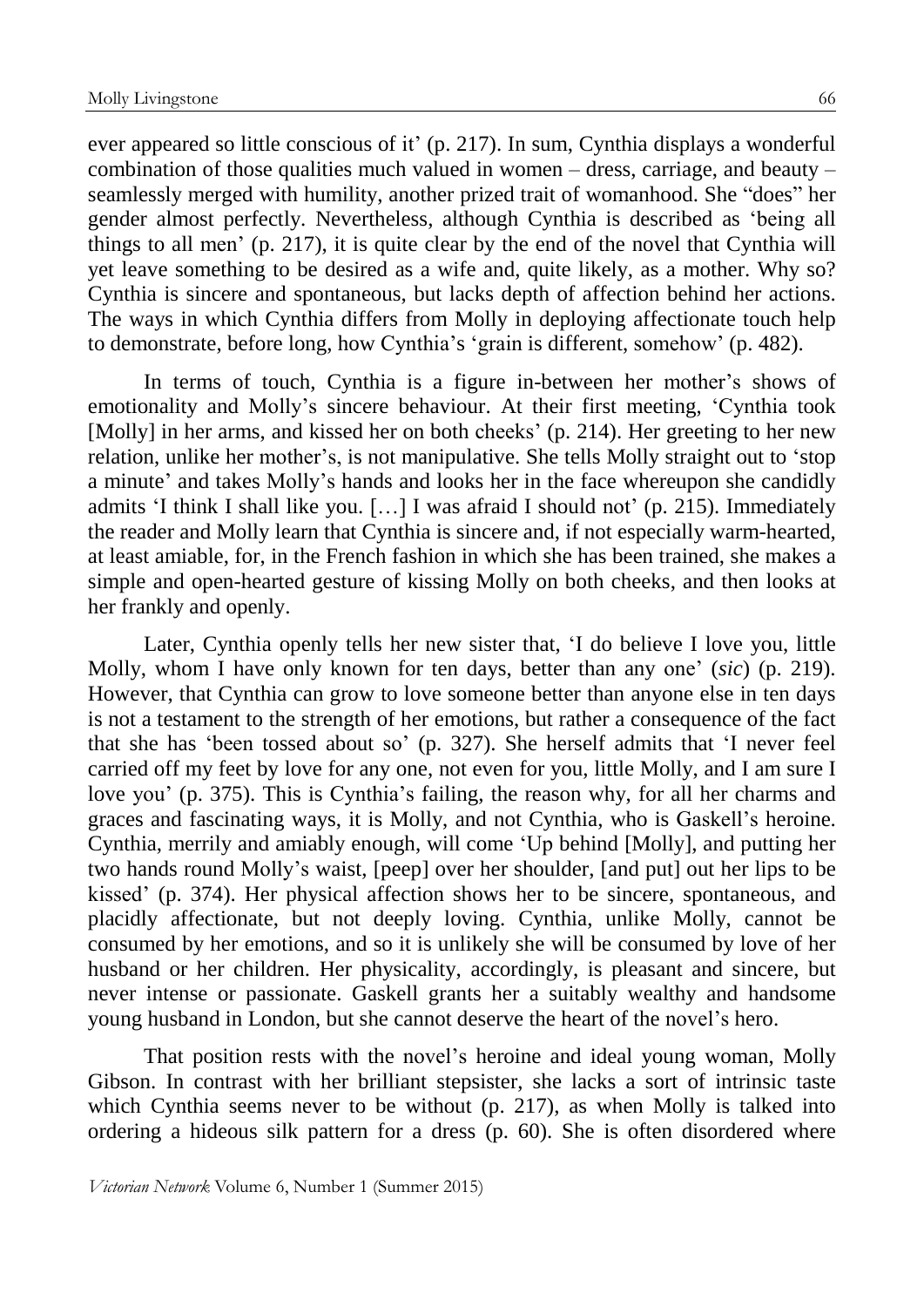Cynthia is neat. Just after Molly learns that Roger has proposed to Cynthia and then gone away for years without bidding her goodbye, Molly sees herself and Cynthia reflected in a mirror. She sees herself 'red-eyed, pale, with lips dyed with blackberry juice, her curls tangled, her bonnet pulled awry, her gown torn – and contrasted it with Cynthia's brightness and bloom, and the trim elegance of her dress. "Oh! It is no wonder!" thought poor Molly' (p. 374). No wonder that Roger has proposed to Cynthia? No wonder that he left without saying goodbye? Fortunately for Molly, she places too much emphasis here on the merits of dress. In her earnestness, sincerity, and depth of feeling, Molly has more to offer in the form of her internal disposition. Such characteristics can be seen throughout the text in her displays of physical affection.

In her self-assurance, Cynthia regularly clasps Molly affectionately long before Molly begins to reciprocate. It is surely no coincidence that in a novel as preoccupied with physical contact as *Wives and Daughters*, Cynthia kisses, clasps, and caresses Molly in a half dozen scenes, in the span of over one hundred pages, before Molly is first shown voluntarily taking Cynthia's hand. These repeated demonstrations on Cynthia's part are important to her feminine identity since, as Butler reminds us, gendered expression must be endlessly repeated. And these demonstrations of identity, like her mother's affectations, do earn her something – after all, she marries well. She differs, nevertheless, from Molly in her depth of feeling. The time Molly takes before initiating such affection on her own is significant. This absence of touch initially is not an indicator of Molly's general attitude toward the display of physical affection, since she is seen early in the novel 'kneeling at Mrs. Hamley's feet, holding the poor lady's hands, kissing them, murmuring soft words' (p. 85) and readily kissing Miss Browning following a disagreement between them (p. 151). To discover the worth of Molly, we must return to the scene that opens this chapter:

Molly and her future stepmother wandered about in the gardens with their arms round each other's waists, or hand in hand, like two babes in the wood; Mrs. Kirkpatrick active in such endearments, Molly passive, and feeling within herself very shy and strange; for she had that particular kind of shy modesty which makes any one uncomfortable at receiving caresses from a person towards whom the heart does not go forth with an impulsive welcome (p. 133).

Molly reciprocates the touch that is offered to her, as by holding hands with Mrs. Kirkpatrick, or wrapping her arm around her soon-to-be stepmother's waist, but she does not initiate it, and is, as the narrator writes, 'passive' in her participation. Her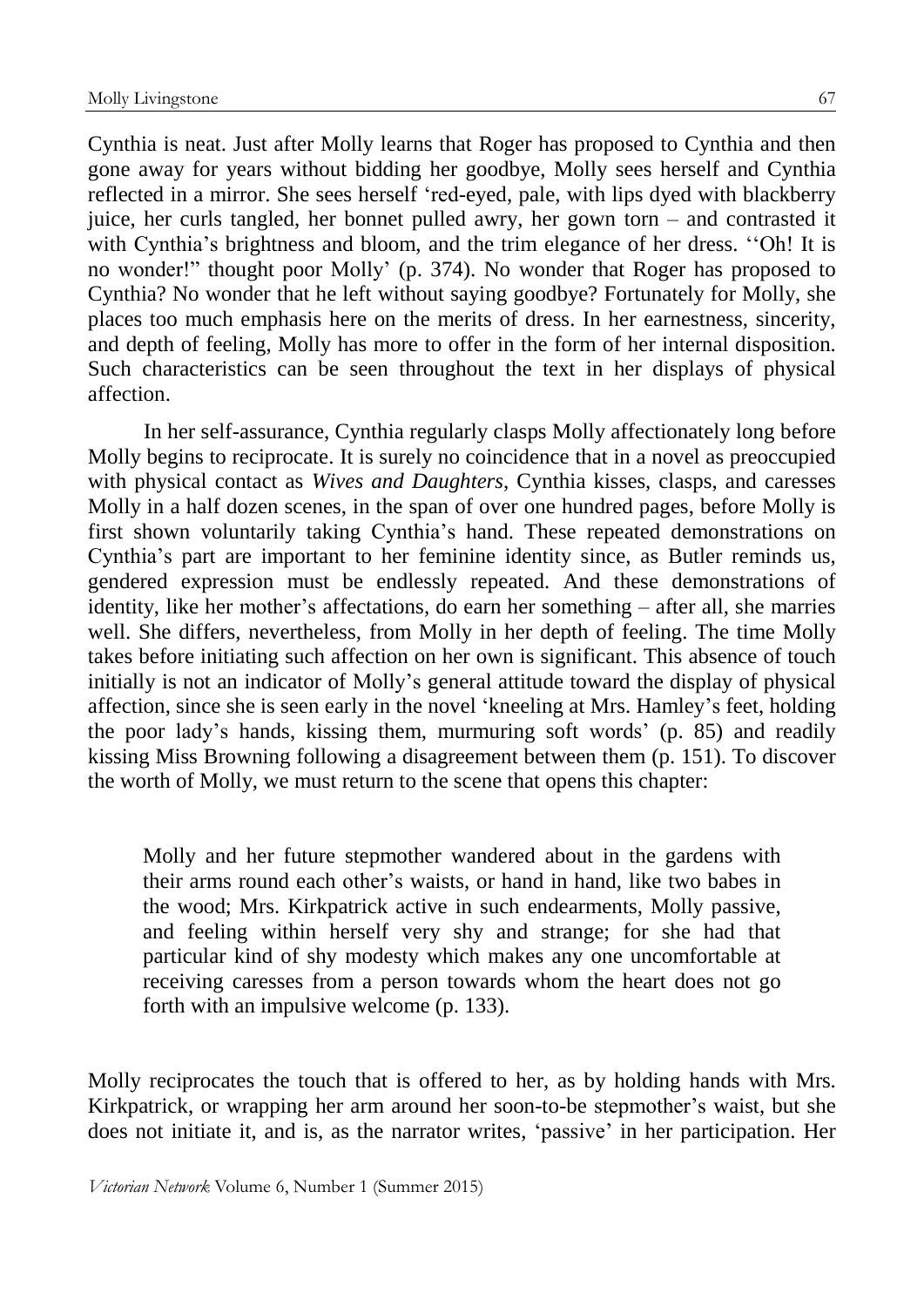'modesty,' that necessary component of womanliness for the Victorians, is not made uncomfortable by touching another woman, but rather by the lack of sincere affection she feels for her companion. Her 'heart does not go forth' to Mrs. Kirkpatrick, and thus she feels uncomfortable when her physical body does indeed 'go forth' alone. For the Victorians, physical touch is appropriate and commended only when it is the outward sign of a genuine inner feeling. Also significant here is the narrator's addition of the adjective 'impulsive' which acts as a foil to Mrs. Kirkpatrick's more deliberate conduct. The scene acts as a guarantee of Molly's authenticity. The reader can be sure that, in the many later scenes in the book in which Molly initiates touch herself or participates more wholeheartedly, the outside behaviour does indeed reflect the inside feeling.

When Molly at length reaches out to Cynthia, several important elements mark her touch as a more authentic gesture. Cynthia lies in her room, privately troubled over Mr. Preston's move to town. When Cynthia remarks plaintively that she intends to go out as a governess, Molly responds:

"You're over tired," continued she, sitting down on the bed, and taking Cynthia's passive hand, and stroking it softly - a mode of caressing that had come down to her from her mother - whether as an hereditary instinct, or as a lingering remembrance of the tender ways of the dead woman, Mr. Gibson often wondered within himself when he observed it (p. 327).

Here, Molly's gesture appears in sympathetic and affectionate response to another and is associated by the narrator with Molly's long-deceased mother. The correlation noted here between touch and the mother is not arbitrary; Molly imitates a mother's gesture as if through 'hereditary instinct'. Her touch springs from something apparently intrinsic within her; according to Gaskell, it outwardly reflects the inner core. This deep wealth of maternal feeling is evidently an emotion Cynthia lacks due to her own upbringing. This is not the only scene in which Molly's shows of affection are connected with her value as a mother, that quality which for the Victorians which was the most intrinsic element of woman. Later, when Cynthia weeps bitterly for Mr. Gibson's rebukes, Molly 'took Cynthia into her arms with gentle power, and laid her head against her own breast, as if the one had been a mother, and the other a child', murmuring, '"Oh, my darling!" […] "I do so love you, dear, dear Cynthia!" and she stroked her hair, and kissed her eyelids; Cynthia passive all the while' (p. 545) In these scenes, Molly stroking Cynthia's hand and hair, raising Cynthia in her arms, and kissing Cynthia's eyes marks her as the true ideal woman by virtue of her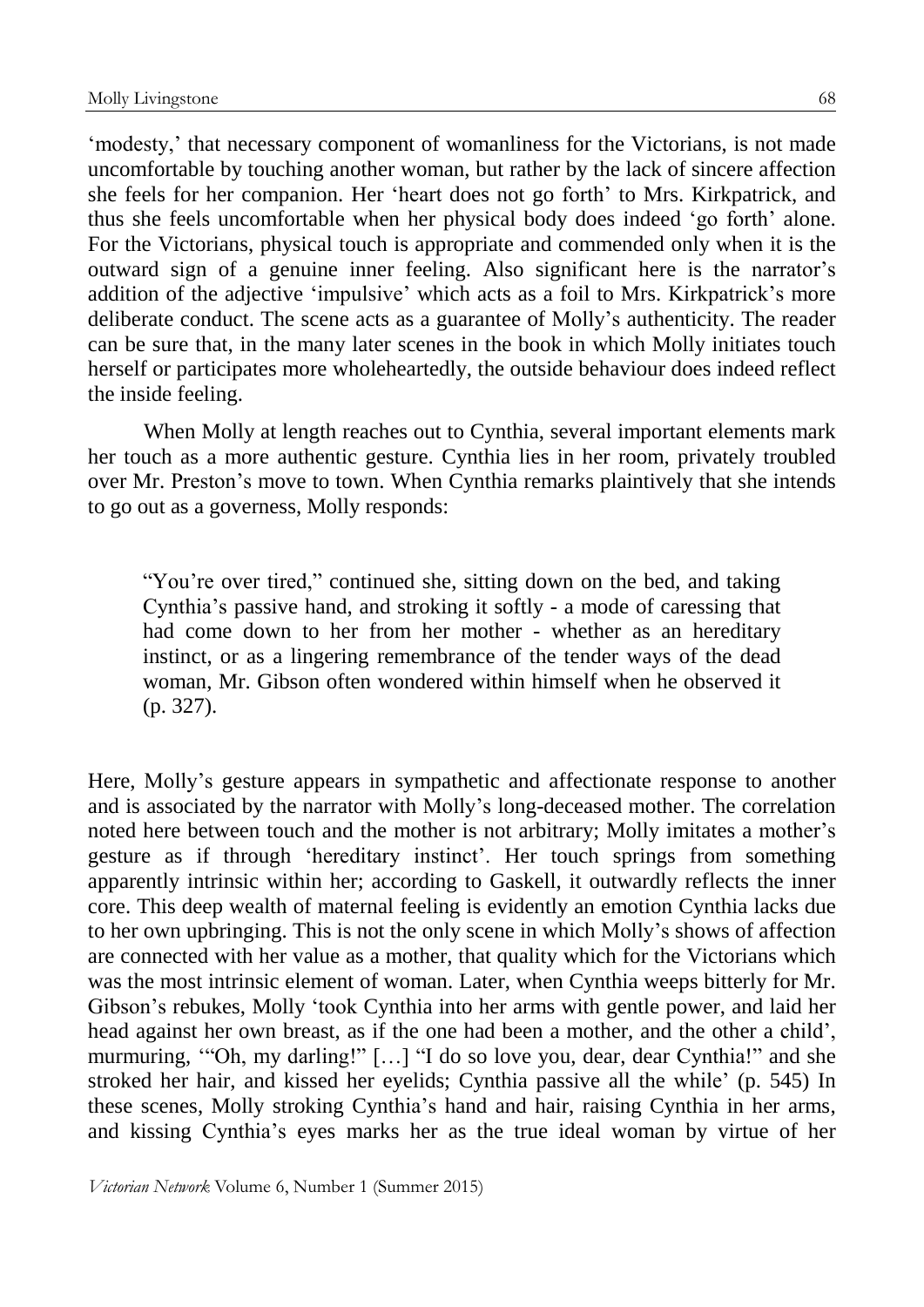aptitude for bottomless affection and for mothering – her ability to channel, as it were, her own mother. According to the 'highly rigid regulatory frame'<sup>33</sup> of gender expectations in Victorian England, Molly exemplifies the ideal young Englishwoman, and in consequence is rewarded with the love of the intelligent and kind-hearted Roger Hamley, the novel's hero, while Cynthia's lesser depths of affection only earn her a pleasant but unknown husband in London.

It can thus be seen that though Mrs. Kirkpatrick and Cynthia show many signs on the feminine in terms of their dress, manner, and language, close observations of their touching behaviours help to show how the two are lacking in the feminine ideal. As such, touch is one of the most important of the 'acts within a highly rigid regulatory frame that  $[\dots]$  produce the appearance of' gender,<sup>34</sup> because where other signifiers of the feminine fail to reflect the inner characteristics of the subject, touch provides a more accurate picture.

In Hyacinth Gibson, Cynthia Kirkpatrick, and Molly Gibson, the text of *Wives and Daughters* exemplifies gender expectations of women, especially of young, unmarried women, in Victorian society. Ideologically conditioned to accept marriage and domesticity as their primary objective and role in life, huge numbers of young Victorian women wished, or were at least expected, to marry and nurture families in the sphere of the home. In order to marry well, and to best fulfil the role of nurturer, a woman needed to be affectionate, warm-hearted, spontaneous, and sincere, especially after the Census of 1851 revealed that many women would never have the occasion to marry due to the "excess" of women in the population. Opportunities to demonstrate such a nature to others were afforded through the vehicle of female affectionate touch, which is displayed in dozens of novels throughout the period. In describing touching scenes between women, novelists accomplished two things. First, they prescribed codes of ideal gendered behaviour to society at large, and second, they communicated more fully the personas of their female characters to widespread audiences in different regions of England who nevertheless shared common gender expectations. Too often, however, scenes of female amity are so expected and naturalised in nineteenth century fiction that academics overlook them altogether. Yet analyses of these scenes, as I have shown, can assist scholars in developing deeper understandings of social conventions, and ultimately of gender constructs, in the nineteenth century.

<sup>33</sup> Butler, *Gender Trouble,* p. 45.

<sup>34</sup> Butler, *Gender Trouble,* p. 45.

*Victorian Network* Volume 6, Number 1 (Summer 2015)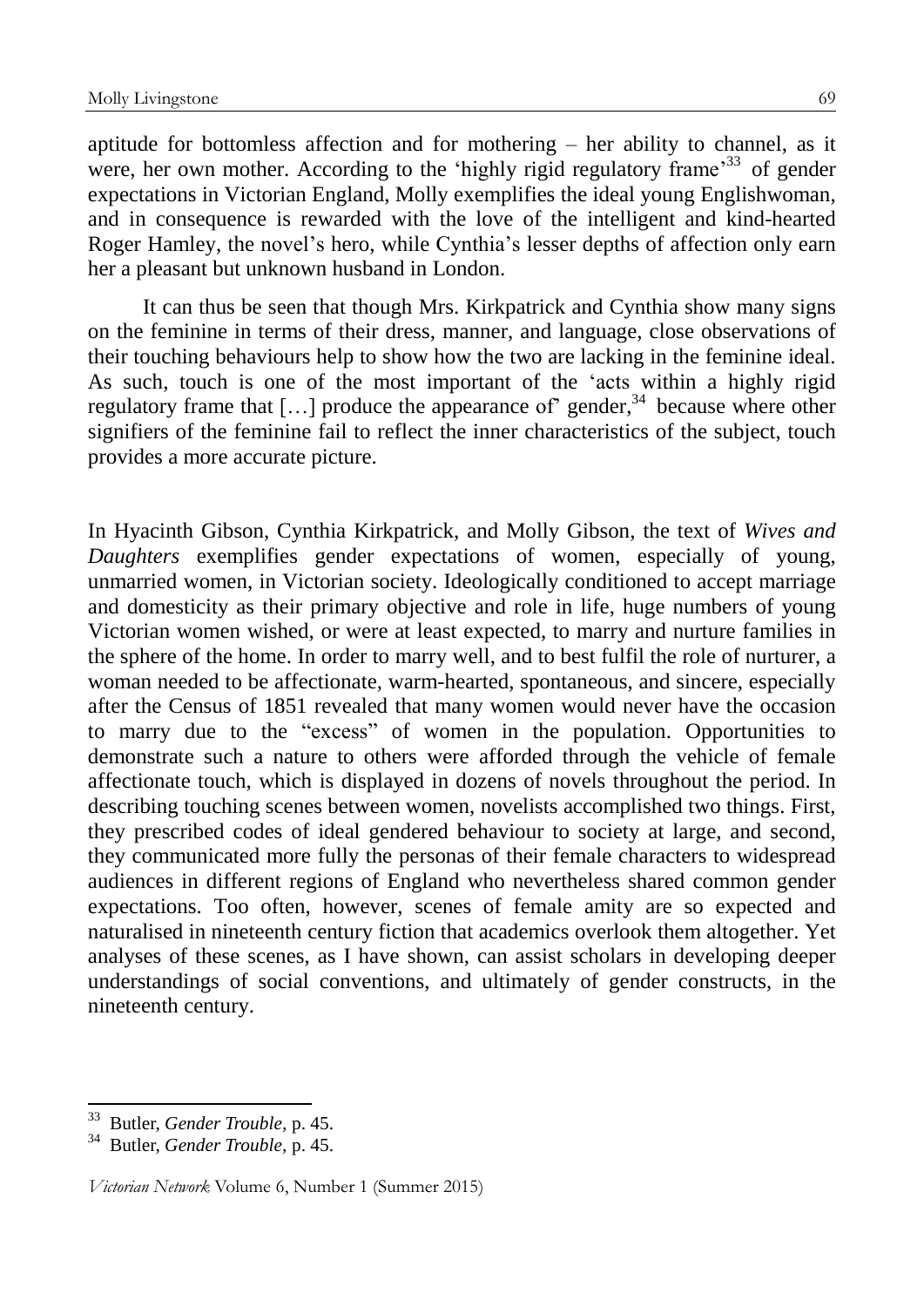## **Bibliography**

Austen, Jane. *Sense and Sensibility* (New York: Norton & Company, 2002)

Ellis, Sarah Stickney, *The Daughters of England: Their Position in Society, Character and Responsibilities* (New York: D. Appleton & Co., 1843; repr. NA)

\_\_\_\_\_\_\_\_\_\_\_\_, *The Women of England*: *Their Social Duties and Domestic Habits*. (London: NP, 1839; repr. LaVergne: Dodo Press, 2010)

Gaskell, Elizabeth, *Wives and Daughters* [1865], ed. by Amy M. King (New York: Barnes & Noble, 2005)

Sandford, Mrs. John, *Woman, in her Social and Domestic Character*, in <http://babel.hathitrust.org/cgi/pt?id=nyp.33433067388144; view=1up;seq=7> [accessed 20 Sept. 2013]

Armstrong, Nancy, *Desire and Domestic Fiction: A Political History of the Novel* (New York: Oxford University Press, 1987)

Butler, Judith, *Bodies that Matter: On the Discursive Limits of "Sex"* (New York: Routledge, 1993)

\_\_\_\_\_\_\_\_\_\_\_\_, *Gender Trouble: Feminism and the Subversion of Identity* (New York: Routledge, 1990)

Constance Classen, *The Deepest Sense: A Cultural History of Touch* (Urbana, IL: University of Illinois Press, 2012)

Gallagher, Catherine and Thomas Laquer, eds, *The Making of the Modern Body*: *Sexuality and Society in the Nineteenth Century* (Berkeley: University Of California Press, 1987)

Gowing, Laura, *Common Bodies: Women, Touch and Power in Seventeenth-Century England* (New Haven: Yale University Press, 2003)

Deborah Gorham, *The Victorian Girl and the Feminine Ideal* (Bloomington, Indiana University Press, 1982)